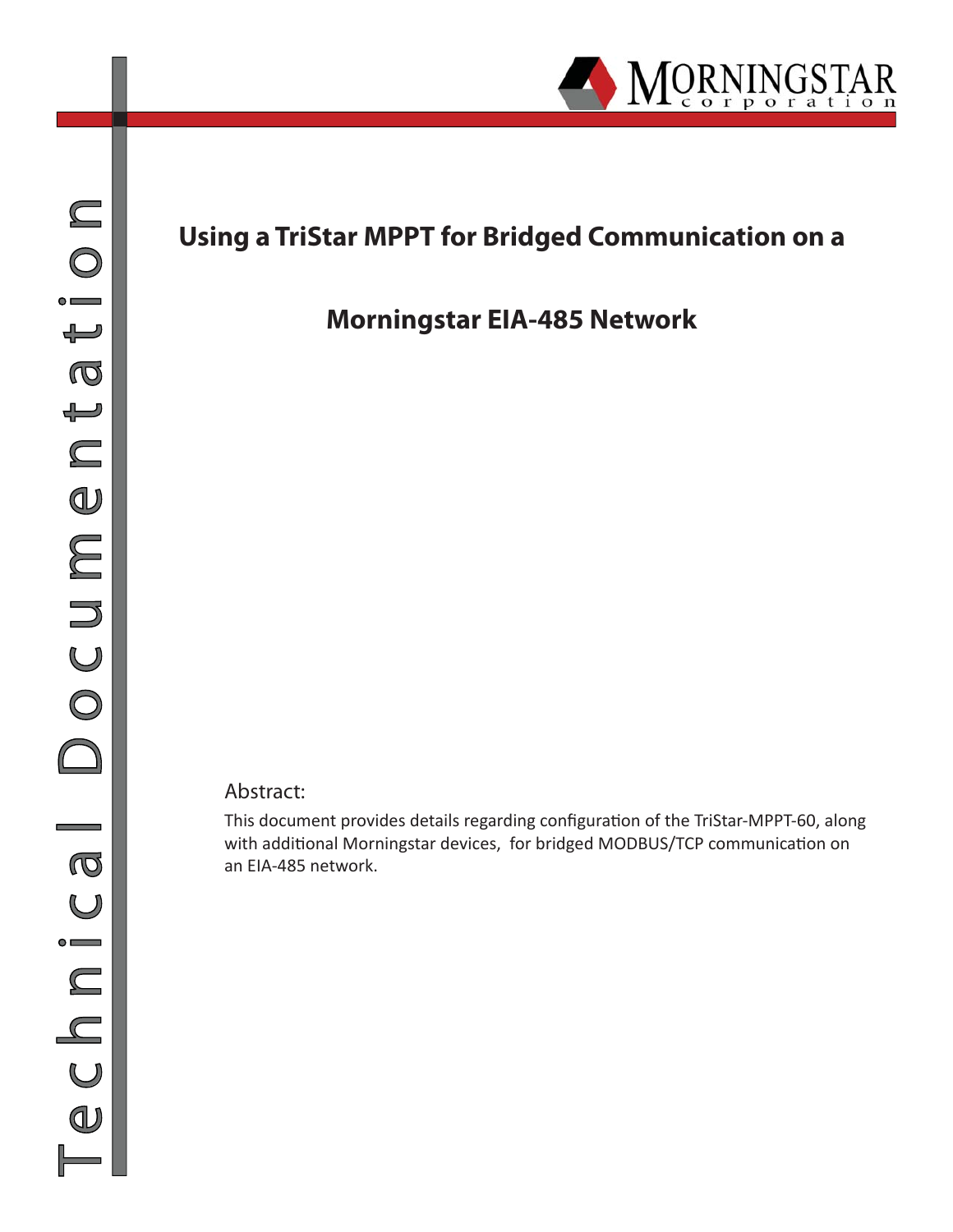#### **Introduction**

Introduced by the Electronic Industries Alliance (EIA) in 1983, EIA-485 is an alternative to RS-232 point to point serial communication. EIA-458's 2 wire, half-duplex communication utilizes differential signaling, supporting multiple devices on a signal bus up to 1200m(4000ft) in length. Along with the use of twisted-pair wiring, EIA-485's Differential signaling results in a communication option less susceptible to external "noise" and interference, making it ideal for commercial and industrial applications.

Morningstar has incorporated the EIA-485 communication standard into our TriStar MPPT line of Solar Charge Controllers. To Further enhance the configuration, control, and monitoring potential of our products, we have added EIA-485/MODBUS/TCP bridging to the communication platform of the TS-MPPT-60. Users taking advantage of this configuration, gain the ability to link multiple Morningstar MODBUS devices on a single communication bus and communicate with these devices from a central location via a LAN/WAN/Internet connection.

### **Wiring/Adapters**

The Morningstar EIA-485 communication bus is comprised of four wires. Technically, only two wires are responsible for communication. Wires A and B (positive and negative) are used for data transmission. In most configurations, these two wires are run using twisted pair cable. Either STP (shielded twisted pair) or UTP(unshielded twisted pair) may be used, however STP will provide additional protection from outside interference and noise. The remaining two wires in the 4 wire configuration are connected to an external power supply and ground. Communications being bridged to and from the bus are received by the Master/ TS-MPPT-60 through the RJ-45/Ethernet connection. The MPPT then bridges MODBUS requests to the bus, and ultimately to the appropriate slave/controller.

Included in the Morningstar product line are the RSC-1 and MSC adapters. These adapters enable users to communicate with Morningstar controllers that are not equipped with an EIA-458 port. The Morningstar RSC-1 adapter enables EIA-485 to serial conversion via the controller's RS-232 serial port. The Morningstar MSC (meterbus adapter) allows for serial communication via the controller's RJ-11 meterbus port, and may be connected to the 485 bus with the addition of the RSC-1. Once connected to the bus, MODBUS communication with these controllers over a WAN/LAN is possible thanks to the IP/MODBUS Bridging capability of the TriStar-MPPT-60.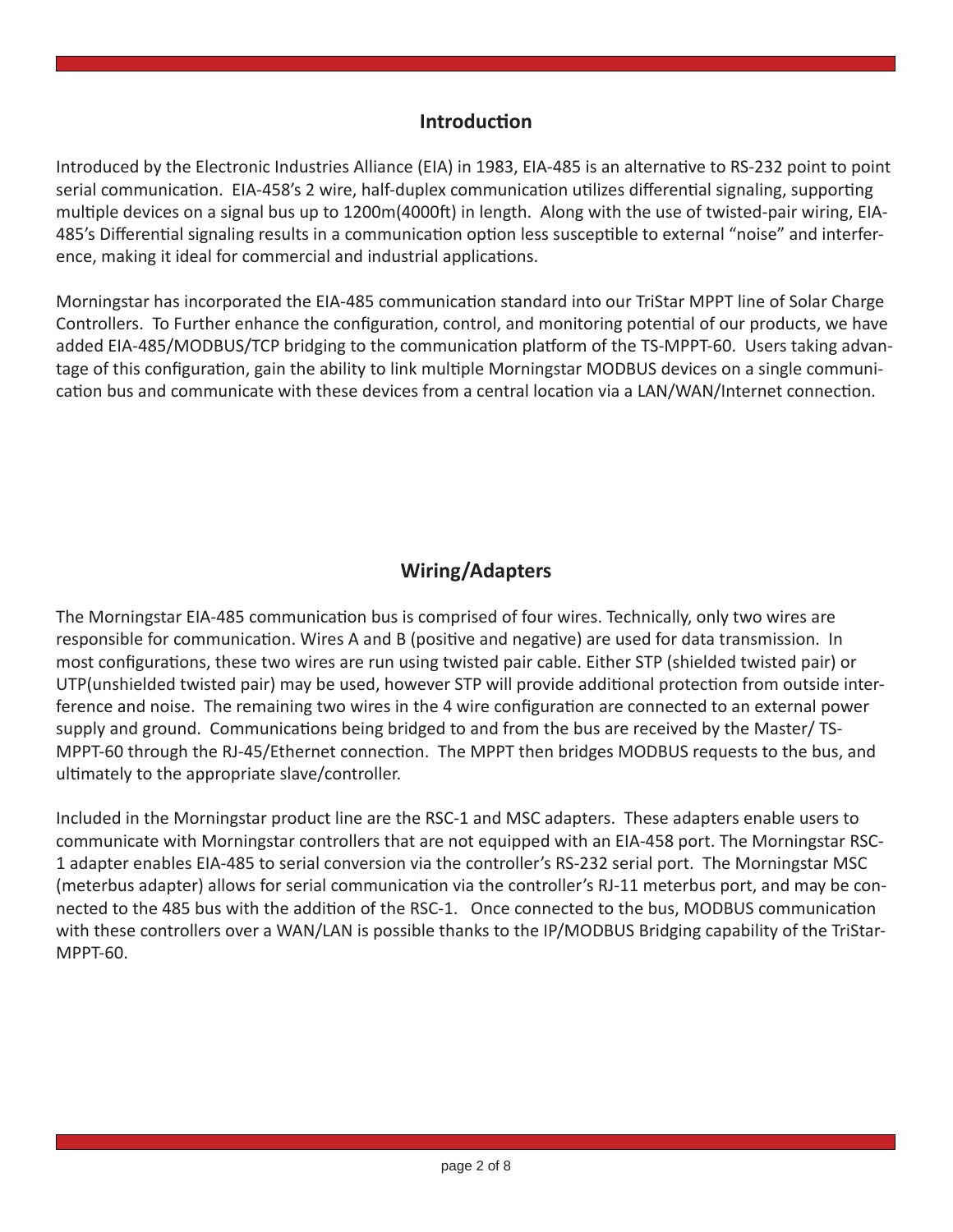#### TS-MPPT EIA-485 Bridging Network



#### **External Power**

Although the TS-MPPT-60 is equipped with an integrated RS-485 port, the controller does not provide operating voltage to the bus, resulting in the need for external power. Additionally, the RSC-1 adapter requires an external power source to provide the 8-16Vdc needed for operation. Details regarding this external power source must be taken into consideration when designing a Morningstar RS/EIA-485 network.

Considering the controllers do not supply bus power, the most convenient source of necessary operating voltage would be the system battery bank. A 12V battery configuration easily provides the required operating power for the 485 bus, as well as the RSC-1. The supply and ground wires can, in most cases, be connected to the battery positive (+) and negative (-) terminals. Bus voltage may also be supplied from 24V, 36V, and 48V battery configurations with the addition of a DC to DC converter. The converter is required to ensure the voltage being supplied to the bus is within an acceptable range (8-16Vdc). It is also important to note when using the batteries to supply bus power, the power should be taken from across the entire battery bank. Tapping into a single battery can cause a voltage imbalance, possibly resulting in damage to the battery.

Third party converters can easily be found by performing an online search for "DC to DC converters." The following converters we were found and acquired using similar search methods and determined to be compatible with the Morningstar RSC-1 : the Salmex America SDC-12 and the V-INFINITY VYB10W-T.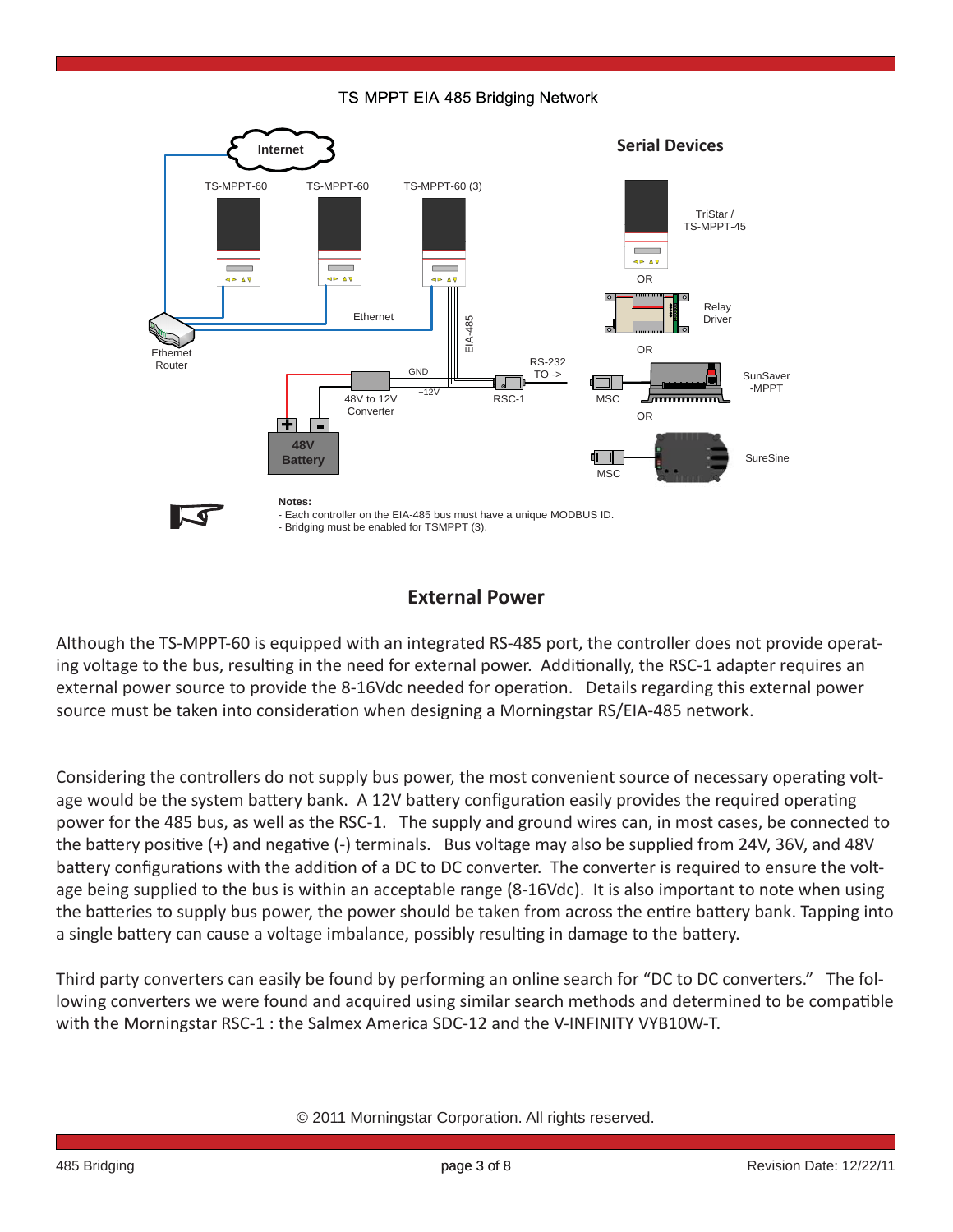

### **MS View Set-up**

To take advantage of the TS-MPPT -60's TCP/MODBUS Bridging capability, all controllers must be properly configured. Setup of the TS-MPPT is accomplished with the use of the MS View TriStar MPPT Set Up Wizard. To access the set up wizard, connect to the TS-MPPT using MS View.

Note: Connecting to a TriStar controller via Ethernet can be accomplished using the "Search for connected devices" option. A serial connection requires the use of the " Manual Connection" option.

- 1 .Select "Manual Connection."
- 2. Choose TriStar MPPT from list of available controllers.
- 3. Ensure all communication settings are correct and click "OK."

In the Device Pane, right-click the TS-MPPT and select TS MPPT wizard. The Communication Settings page of the Wizard allows users to customize communication settings for the TS-MPPT-60. Enter a unique Modbus ID for controller. To enable EIS- 485 Bridging, users must select "Bridge Modbus/TCP requests to EIA-485 network." (Prior to completing the wizard setup, users should make note of the TriStar Modbus Address and the IP address for future reference. Once configured as the Bridge, the TriStar-MPPT-60 becomes the Master controller, sending and receiving MODBUS requests and commands to Slave controllers. Please refer to Unique Modbus Addressing section for slave controller set up.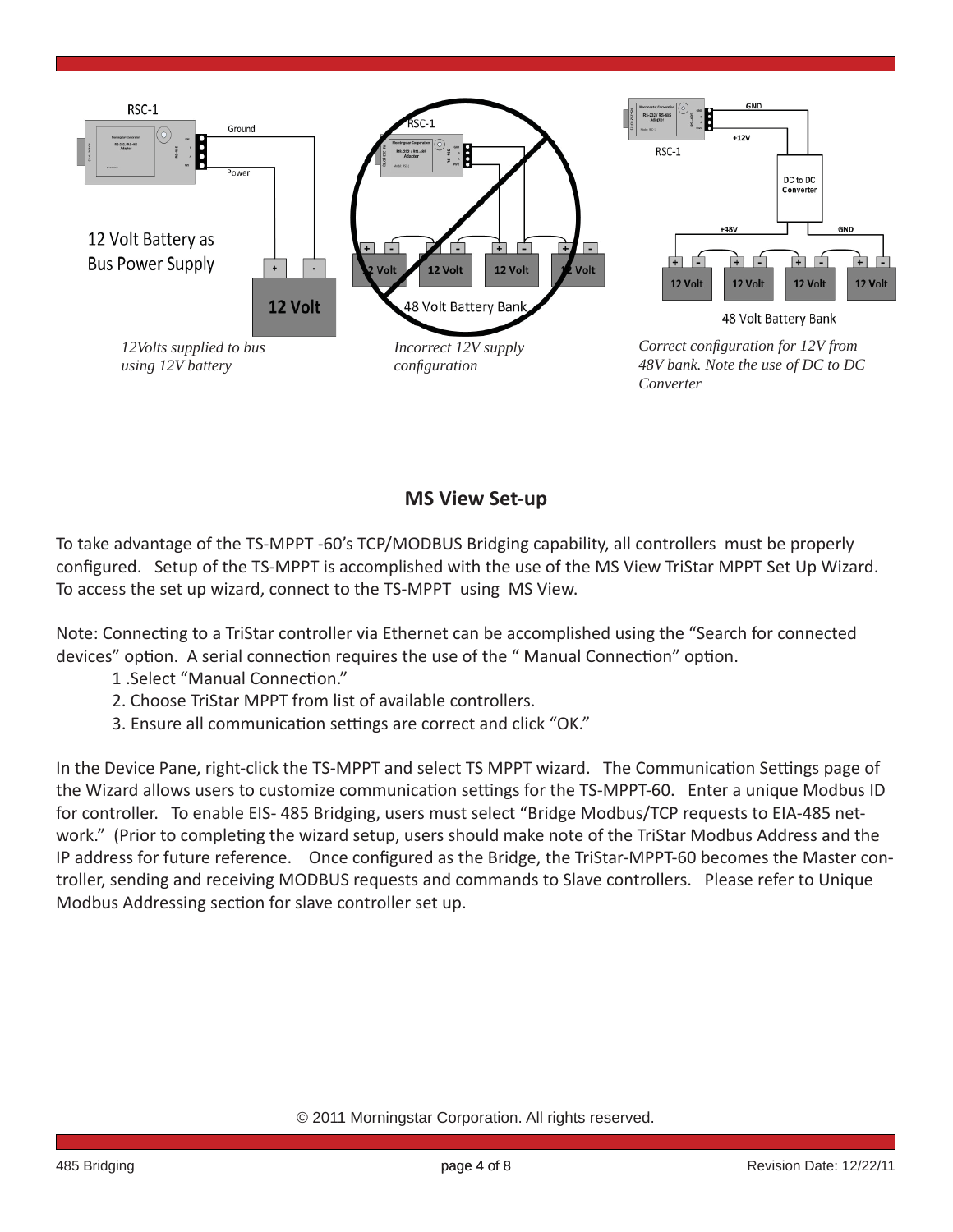| MeterBus Address                     | (Range: 1-15. Default 1)<br>l1                  |  |
|--------------------------------------|-------------------------------------------------|--|
| <b>TriStar Modbus Address</b>        | 1<br>(Range: 1-247)                             |  |
| <b>Controller Name</b>               | <b>TS-MPPT</b>                                  |  |
| <b>IP Address</b>                    |                                                 |  |
| C Obtain IP address from DHCP server |                                                 |  |
| C Use static IP address              |                                                 |  |
| IP Address                           | 192 . 168 . 1 . 253                             |  |
| Subnet mask                          | 255 . 255 . 255 . 0                             |  |
| Gateway                              | 192 . 168 . 1                                   |  |
| Primary DNS                          | $192.168.1$ .                                   |  |
| Secondary DNS                        | 그렇게 그렇게 그렇게 그렇게 없었다.                            |  |
| <b>HTTP</b> server port              | 80                                              |  |
| Modbus/TCP port                      | 502                                             |  |
|                                      | Enable Ethemet power-saving mode                |  |
|                                      | Ⅳ Bridge Modbus/TCP requests to EIA-485 network |  |

*Note:* Only one controller may be configured to Bridge Modbus/TCP on the bus.

#### **Unique Modbus addressing**

All communication on the Morningstar EIA-485 network is accomplished via MODBUS protocol and, as a result, all controllers must have a unique Modbus ID/address. Therefore, each controller's MODBUS ID must be configured prior beginning bridged communication. This is also accomplished with the use of our MS VIEW software. All controllers capable of EIA-485 communications have a respective set up wizard in MS View. As with connecting to the EIA-485 bus, those controllers lacking EIA-458 ports require the use of our MSC adapter to establish communications with user's computer for MS View set up. The exact location/tab where Modbus ID's are selected varies in each controller's Set up Wizard. Access the device set up wizard in the same manner as with the TS-MPPT. (Tristar Serial connections require Manual Connection, while Ethernet connections can be accomplished by Searching for Connected Devices.) First connect to the device using MS View. Then, right-click the controller in the Device pane and select the device "...Wizard"option . It is important to note the MODBUS ID for each of the controllers, as they will be needed to complete Bridged connections.

 $\blacksquare$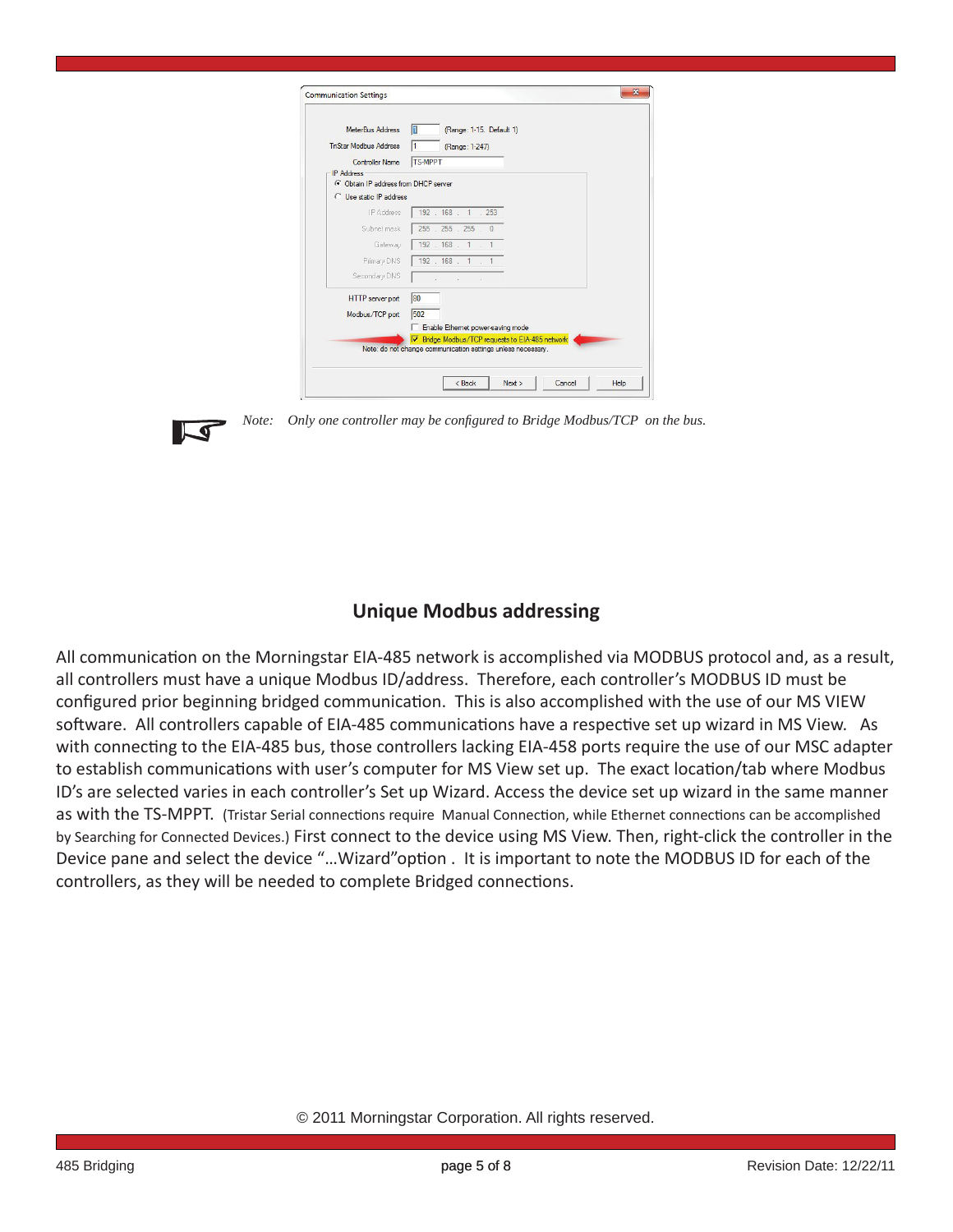

 $\overline{\mathcal{A}}$ 

*Note: The Morningstar Relay Driver has a default Modbus ID of 9.*

#### **Connecting to Remaining Controllers**

Bridged communication on the 485 network requires both physical and software connections be made with each controller manually. The sequence in which these connections are made does play a role in ensuring reliable communication. Begin by removing all power from the bus and controllers. This is a critical step as physically connecting wire/cable to controllers during normal operations has been shown to result in communication errors. Once power has been removed, connect all wire/cable to the controllers/adapters. Ensure TS-MPPT-60 configured to bridge communications had been connected to both the bus and LAN/WAN. Restore power to all devices and observe proper LED indications (if equipped).

Once all equipment has been physically connected to the 485 bus, software(MS View) connections must be established to allow for bridged communications. To begin, the user must first establish communications with the Bridge Enabled Master/TS-MPPT-60. Once connected to the Master controller, the IP address may be verified by viewing the Connection tab within Device Properties. Each subsequent device must be manually added and connected to the network using the procedure listed below:

- 1: In MS View, select Devices => Manual Connection.
- 2. Highlight the device to be connected and click OK. This will open Device Properties page.
- 3. Change Connection Type to "Remote (TCP)" on the Connection Tab on the Device Properties Page
- 4. Enter the IP address the TS-MPPT-60 configured as the Modbus/IP Bridge
- 5. Enter the controller Modbus ID in the "Control Address" field and click OK
	- \*the Controller should now be displayed in the MS View Device pane.
- 6. Right-click the controller and click Connect.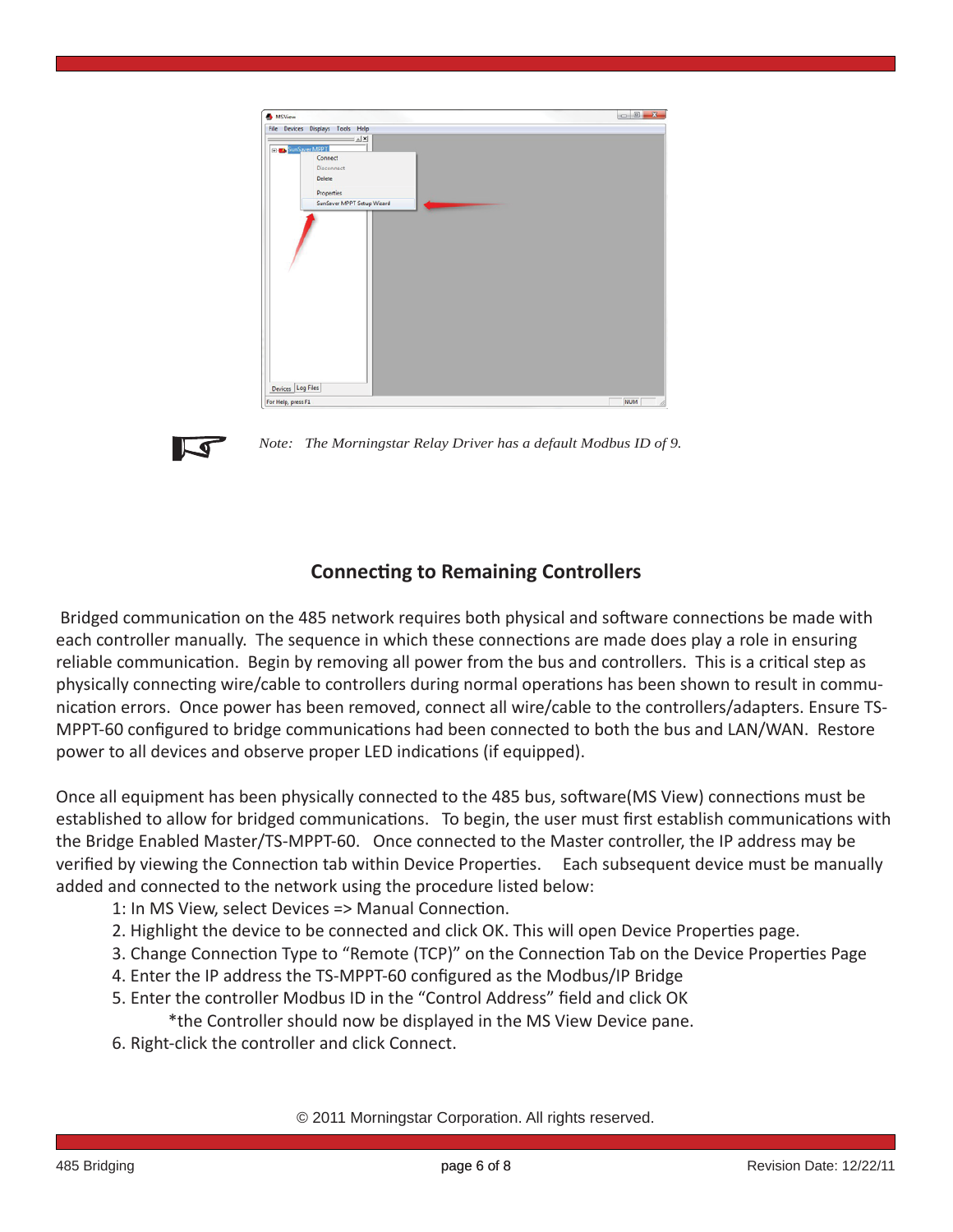#### **TerminaƟ on Resistors**

Smaller networks typically do not require termination. However, larger, high speed networks require proper termination to ensure reliable Master/Slave communication. EIA 485 networks, due to potentially long distance, high frequency communication, are susceptible to signal reflections on the transmission line. These reflections are the result of differences in the characteristic impedance of the transmission line and the node. As the signal wave form travels down the line, it encounters the discontinuity of the destination node or wire end. It is this discontinuity that causes the reflection. Large enough mismatches result in significant reflections capable of causing errors in the data. The errors occur as the nodes on the line receive multiple leading edge HI's as the reflections are detected as well as the actual data. A Line termination that matches the characteristic impedance of the line helps reduce the discontinuity, greatly reducing the reflected wave forms. The termination resistors should be placed at the far ends of the line in parallel with the nodes. Typical twisted-pair wire has a characteristic impedance of 120Ω, therefore, each of the termination resistors must be 120Ω resistors.